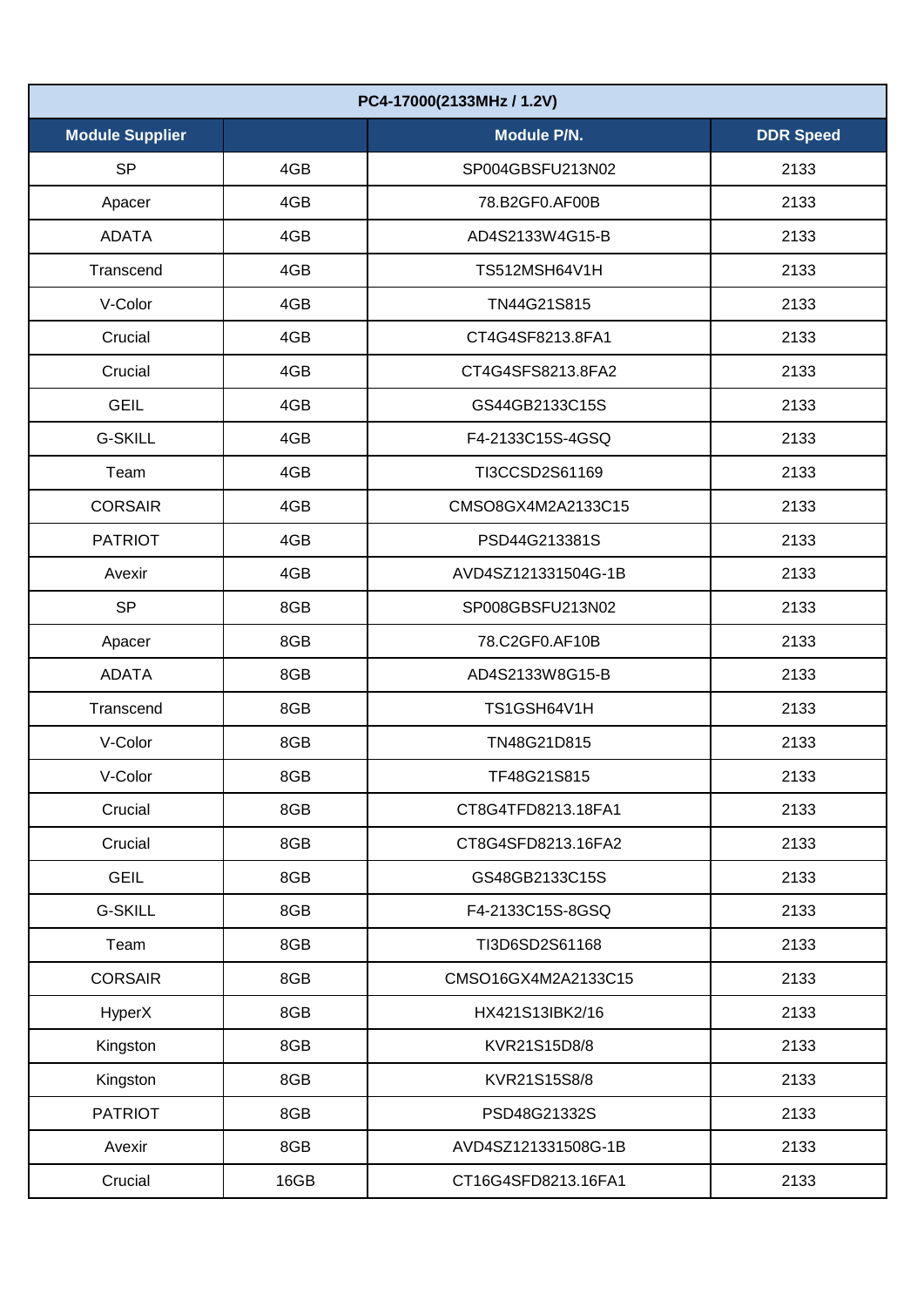| <b>PATRIOT</b>            | 16GB                      | PSD416G21332S                 | 2133              |  |  |  |
|---------------------------|---------------------------|-------------------------------|-------------------|--|--|--|
| <b>CORSAIR</b>            | 16GB                      | CMSO32GX4M2A2133C15           | 2133              |  |  |  |
| Kingston                  | 16GB                      | KVR21S15D8/16                 | 2133              |  |  |  |
| PC4-19200(2400MHz / 1.2V) |                           |                               |                   |  |  |  |
| <b>Module Supplier</b>    |                           | <b>Module P/N.</b>            | <b>DDR Speed</b>  |  |  |  |
| HyperX                    | 4GB                       | <b>HX424LS14IBK/8</b>         | 2400              |  |  |  |
| <b>CORSAIR</b>            | 4GB                       | CMSX8GX4M2A2400C16            | 2400              |  |  |  |
| <b>ADATA</b>              | 4GB                       | AX4S2400W4G15-B               | 2400 (XMP enable) |  |  |  |
| <b>GEIL</b>               | 4GB                       | GS44GB2400C16SC               | 2400              |  |  |  |
| Avexir                    | 4GB                       | AVD4SZ121331504G              | 2400              |  |  |  |
| Apacer                    | 8GB                       | AS08GGB24CEYBGC(ES.08G2T.GFM) | 2400              |  |  |  |
| HyperX                    | 8GB                       | HX424S14IBK2/16               | 2400              |  |  |  |
| <b>CORSAIR</b>            | 8GB                       | CMSX16GX4M2A2400C16           | 2400              |  |  |  |
| <b>ADATA</b>              | 8GB                       | AX4S2400W8G15-B               | 2400 (XMP enable) |  |  |  |
| <b>GEIL</b>               | 8GB                       | GS48GB2400C16SC               | 2400              |  |  |  |
| Crucial                   | 8GB                       | CT8G4SF824A.8FB1              | 2400              |  |  |  |
| Avexir                    | 8GB                       | AVD4SZ121331508G              | 2400              |  |  |  |
| Crucial                   | 16GB                      | CT16G4SFD824A.16FB1           | 2400              |  |  |  |
| <b>CORSAIR</b>            | 16GB                      | CMSX32GX4M2A2400C16           | 2400              |  |  |  |
| HyperX                    | 4GB                       | HX424LS14IBK/8                | 2400              |  |  |  |
| <b>ADATA</b>              | 4GB                       | AX4S2400W4G15-B               | 2400              |  |  |  |
| HyperX                    | 8GB                       | HX424S14IBK2/16               | 2400              |  |  |  |
| <b>ADATA</b>              | 8GB                       | AX4S2400W8G15-B               | 2400              |  |  |  |
|                           | PC4-21300(2666MHz / 1.2V) |                               |                   |  |  |  |
| <b>Module Supplier</b>    |                           | Module P/N.                   | <b>DDR Speed</b>  |  |  |  |
| <b>GEIL</b>               | 4GB                       | GS44GB2666C18SC               | 2666              |  |  |  |
| <b>CORSAIR</b>            | 4GB                       | CMSX8GX4M2A2666C18            | 2666              |  |  |  |
| <b>G-SKILL</b>            | 8GB                       | F4-2666C18D-16GRS             | 2666              |  |  |  |
| <b>G-SKILL</b>            | 8GB                       | F4-2666C18D-16GRS             | 2666              |  |  |  |
| <b>GEIL</b>               | 8GB                       | GS48GB2666C18SC               | 2666              |  |  |  |
| Apacer                    | 8GB                       | AS08GGB25CFYBGN               | 2666 (XMP enable) |  |  |  |
| HyperX                    | 16GB                      | HX426S15IBK2/32               | 2666 (XMP enable) |  |  |  |
| <b>CORSAIR</b>            | 16GB                      | CMSX32GX4M2A2666C18           | 2666              |  |  |  |